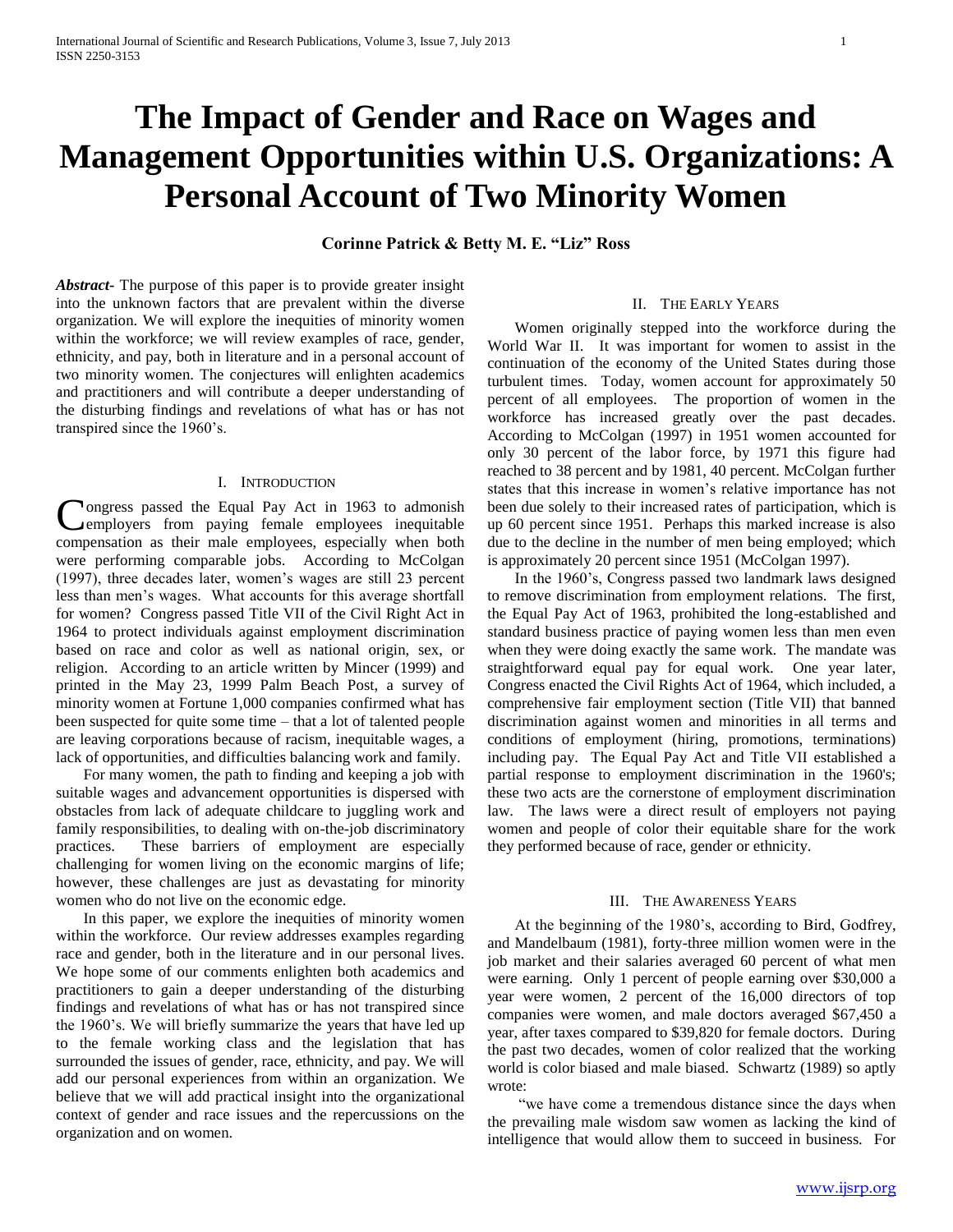decades, even women themselves have harbored an unspoken belief that they couldn't make it because they couldn't be just like men, and nothing else would do. But now that women have shown themselves the equal of men in every area of organizational activity, now that they have demonstrated that they can be stars in every field of endeavor, now we can all venture to examine the fact that women and men are different".

 Yes, women and men are different; however, it is apparent that women must continually prove their intellect in the workplace. In order to fit in a male dominated organization, we must play down our feminism; this too has repercussions - perceptions of being homosexual. The other side is to maintain ultra feminism with a reverse backlash from other females. Women"s status within the organization, especially women of color, has been subdued by what is dominated by male privilege.

 Gatton, DuBois, and Faley (1999) identified four different components of gender stereotypes (traits, role behaviors, occupations, and physical appearance) that influence perceptions within the workplace that greatly influenced job and pay. These perceptions created disparities in wages and salaries, benefits, training opportunities, promotions, prestige, and power within the organization. Jilian Mincer's article (1999) covered the news breaking survey of 1,500 minority women from Fortune 1,000 companies, in which the average reported income was \$51,000 with an average tenure with companies of nine years. The most alarming revelation of the survey was that 42 percent of the women believed that they do not have the same opportunity for promotions as others in the organization with similar qualifications.

 In the 35 years since the equal employment laws were enacted, women, and in particular, women of color, have made significant strides into the mainstream of the American workplace. Despite the undeniable gains and the pay bias, discriminatory practices continue to impede progress for minority women. "Nearly half the women poised to crack the glass ceiling said they felt they had to play down their race or ethnicity to succeed, and 37 percent said they believed they had to play down their gender" (Mincer, 1999). All too often, the workplace positions the glass ceiling in the way of female workers moving up and relegating too many other talented females to second-class workplace status on the sticky floor!

 According to the 1998 Catalyst Census of Women Corporate Officers and Top Earners, less than 3 percent (or only 63 of 2,320 individuals) of the top-earning corporate officers in Fortune 500 companies are women (Pencavel, 1997). Their earnings, which include salaries and bonuses, are only two-thirds those of top-earnings men. Gaps between men and women have declined steadily in recent decades, though progress has slowed in the 1990"s, and the gender-base wage differentials in the United States remain large relative to those in many other industrialized countries (Hartmann, Allen, and Owens, 1999). The narrowing of the gender wage gap since 1979 connotes less progress than data reveals. Over the past two decades, most of the reduction in the gender wage gap was attributed to the fall of men"s real wages (Mishel, Bernstein, Schmitt, 1999). An Institute for Women"s Policy Research study (Hartmann, and Whittaker, 1998) estimated that the growth in women's wages explained only two-fifths of the decrease in the wage gap between 1979 and 1997; three-fifths of the narrowing of the gap

resulted from the decline in men's real wages. The fall in men's wages accounted for roughly half of the decline in the gender wage gap between 1979 and 1989 and for a stunning four-fifth's of the decline between 1989 and 1997.

## IV. RECENT YEARS

The AFL-CIO and the Institute for Women's Policy Research (Hartmann, et al.1999) jointly undertook a national study, including state-by-state breakouts, to analyze recent data from the Census Bureau and the Bureau of Labor Statistics. The study confirms many recent analyses, finding that women who work full-time are paid only 74 cents for every dollar men earn or \$148 less each week than their male counterpart. On the other hand, women of color who work full-time are paid only 64 cents for every dollar men earn, which equals to \$210 less each week.

 In the past several years, several corporations have had to pay millions of dollars to women who have filed lawsuits against the corporation's discriminatory practices. Per Bond (1999), the dynamics of overt prejudice are shifting to more subtle and indirect expressions. These expressions have as much or more to do with privileging or giving advantage to one group than it is with actively stereotyping or discriminating against another. In other words, they are biases **for** instead of biases against one group of people. At the end of the millennium, the differences in the workplace between men, women, and color are still prevalent, only hidden within the guise of a bias for rather than against the oppressed. Violations and fines are common in organizations.

 Hartmann, et al. (1999), in their joint research cited that in 1997, two major national chains- Home Depot and Publix Supermarkets- agreed to pay out more than \$80 million due to violations of Title VII and the Equal Pay Act. Specifically, the settlement was due to violations of sex discrimination and discrimination in pay against thousands of female workers. In 1998, several major corporations were cited for discriminatory actions against women and minorities. These corporations included US Airways, Bayer Corp., publishing giant R.R. Donnelly, Pepsi-Cola, desktop computer manufacturer Gateway 2000, insurer Highmark, Inc. (formerly Blue Cross/Blue Shield of Western Pennsylvania), Allison Engine Company of Indianapolis and CoreStates Financial Institution. These corporate giants agreed to payments totaling in excess of \$3.5 million collectively to resolve Labor Department findings of pay bias and other discriminatory practices against women and minorities. More recently, the Department of Labor announced that Texaco had agreed to give 186 women more than \$3 million in back wages and pay adjustments. This settlement was for restitution on findings that Texaco consistently had paid women in professional and executive positions less than their male counterparts. Boeing, Pennzoil Company and United Parcel Service have agreed to employment discrimination settlements totaling more than \$30 million. The settlement was awarded to thousands of African American workers and former employees (Hartmann, et al.1999).

 The AFL-CIO and the Institute for Women"s Policy Research (Hartmann, et al.1999) jointly undertook a national study, including state-by-state breakouts, to analyze data from the Census Bureau and the Bureau of Labor Statistics. Despite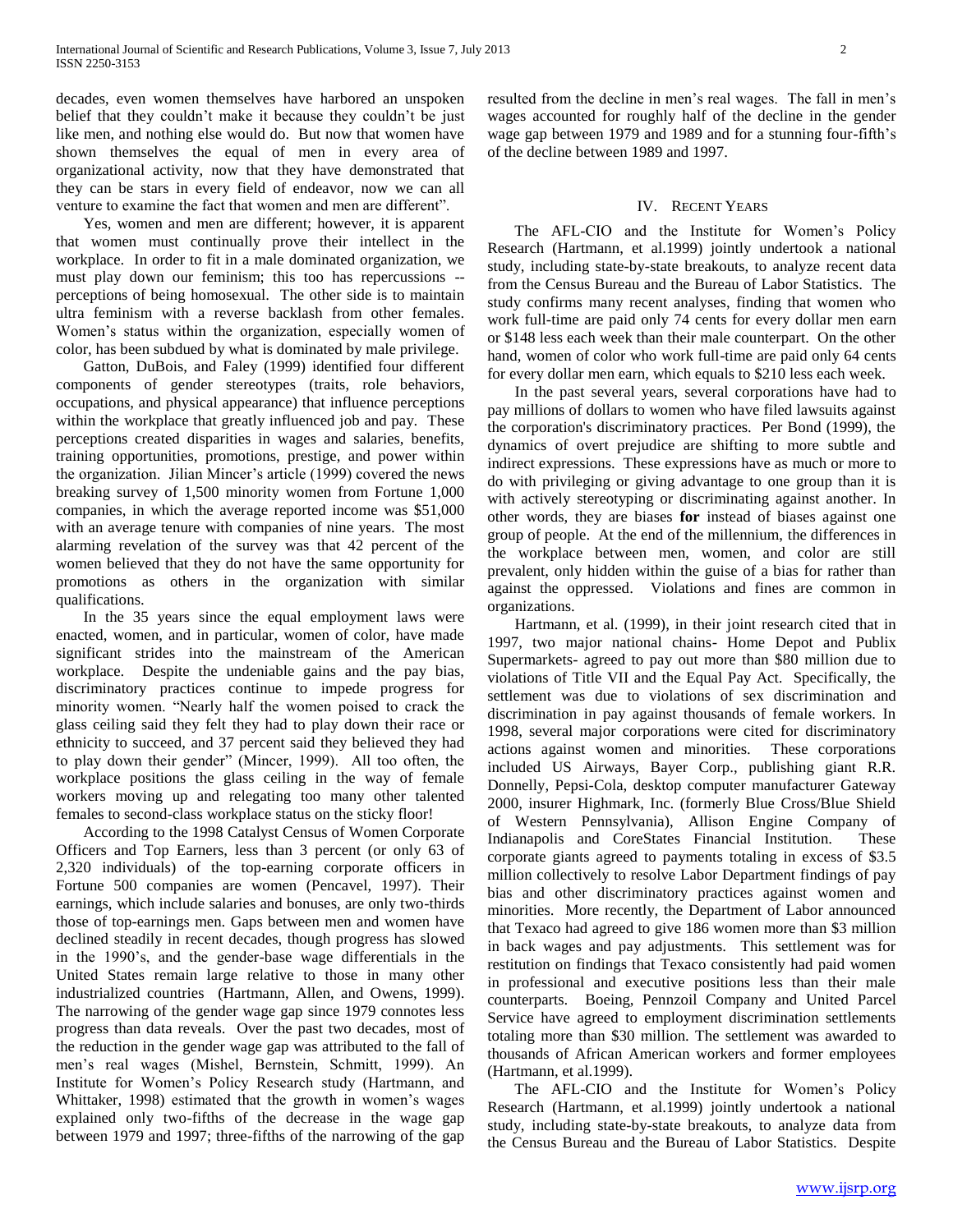compositional changes in the workforce, the pay gap not only plagues women, but minorities and families, in addition to men. To tighten the pay gap, the group advocates better laws enforcing equal pay and more unions.

 The AFL-CIO and the Institute for Women"s Policy Research (Hartmann, et al. 1999) study further found astounding wage losses. America's working families lose a staggering \$200 billion of income annually to the wage gap -- an average loss of more than \$4,000 each for working women's families every year because of unequal pay. The loss takes into account any differences in education, age, location and the number of hours worked.

#### V. THE NEW MILLENIUM

 Today"s 26 percent gender wage gap is 11 percentage points lower than it was in 1979. Several factors contribute to the rise in women"s wages today. These factors include an increase in higher education, greater labor force attachment, and work experience. Today, women's college graduation rates are actually higher than men's; although women lagged behind in education for several decades. Women have a greater labor force attachment and work experience, and there is currently a fairer treatment in the labor market and movement for women to transition into traditional men"s jobs.

 According to Brickson (2000), "observable forms of diversity, particularly race and gender, are especially prone to negative outcomes since they often elicit stereotypes, prejudice, and negative affect." It is apparent that diversity does offer a certain richness of character to an organization; however, the findings indicate that diversity be managed effectively in order to result in a positive organizational impact. Brickson (2000) further states that although there have been many approaches in trying to understand the impact of diversity on organizations, the end is usually associated with a number of negative consequences. Could these negative consequences be due to differentials, such as benefits, opportunities, or pay?

 Aileen McColgan notes some essential points in her book Just Wages for Women (1997). She not only identified the problem of the inequities but she also investigates its true source and offers possible solutions. The inequity remains a problem of the persistent gender pay gap in a wider context and must be addressed in a multifaceted and radical fashion. The depressing failure of the congressional measures, which were supposed to reduce inequalities, has enhanced subtle violations. McColgan (1997) further writes that the Sex Discrimination Act of 1975 and the Race Relations Act of 1976 were necessary due to the narrowness of the Equal Pay Act, which did not prevent employers from avoiding the act by refusing to employ women. The Sex Discrimination Act and the Race Relations Act were essential to enable a wider challenge to what was termed in the acts as anti-social practices and prejudicial attitudes.

 In an April 1999 written news release on *Policy.com*, Herbert Stein of the American Enterprise Institute and Slate wrote that the wage gap between men and women of similar circumstances is small and that there may be an entirely rational explanation for any disparity. If a woman's productivity is lower than a man"s, it is not discriminatory, but perfectly reasonable to pay her less for the same job. Schwartz (1989) recant her past appointments with CEO"s of many large corporations and how they put women on the back-burner. However, recently there is a shift in enhanced awareness of women. These CEO's and various top management groups now take the initiative to learn how to be responsive to a proactive approach to recruiting, developing, and retaining women. Although this is women in general, we applaud the vast strides of the success women have made. Is there a total rational explanation for the disparity? How do women rate against other countries in this arena? What is the comparison by state? What does the paycheck reveal?

#### VI. COMPARISON OF WOMEN IN OTHER COUNTRIES

 Many other studies, of pay inequality in general, rather than gender differences in particular, confirm that the absence or weakening of collective bargaining promotes inequality. Almond and Rubery (1998) illustrate the point by showing that the proportion of women who are low paid is 8 percent in Sweden, 31 percent in the UK and 33 percent in the US. Edwards and Gilman (1999) suggest from a comparison of the UK and Australia that although on average women have improved their position relative to men, there are still gaps remaining. They further indicated that there may be a polarization between those in primary and secondary labor markets.

 Rural Bangladeshi women are paid lower wages than their male counterparts. Although female workers influence wages positively, employers make them victims of exploitation and discrimination. Jahan & Alauddin (1996) revealed that the estimated daily wages for female workers receive approximately Taka 2.60 while those of male laborers are Taka 7.60. Factors that contribute to gender-based wage discrimination include duration of work, social values and experience.

#### VII. COMPARISON OF WOMEN OF DIFFERING ETHNICITY

 According to Hartmann, et al. (1999), women earn \$431 per week compared to men who earn \$579 per week, this constitutes a wage gap of \$148. White women do better than women overall. They earn \$462 per week; however, since white men earn \$631 per week, this is also greater than men overall. The \$169 wage gap between white women and white men is therefore, larger than for all women and all men

 Minority women have lower earnings-just \$369 a week. Nevertheless, because minority men"s \$415 weekly earnings are also lower than men"s overall earning, the \$46 distance between minority women and men is the smallest gender gap. The low wages of both minority women and men and their smaller gender gap reflect systematic disadvantages that minority's face in and out of the workplace. When compared with all men rather than only with minority men, the wage gap for minority women-\$210 is almost five times greater (Hartmann, et al.1999).

 African American and Hispanic workers are more than twice as likely as white workers to be working poor, in other words, they are employed but live in poverty. Minority women workers confront the dual problem of gender and race bias. They have especially high poverty rates: one in seven African American and Hispanic women workers lives below the poverty line compared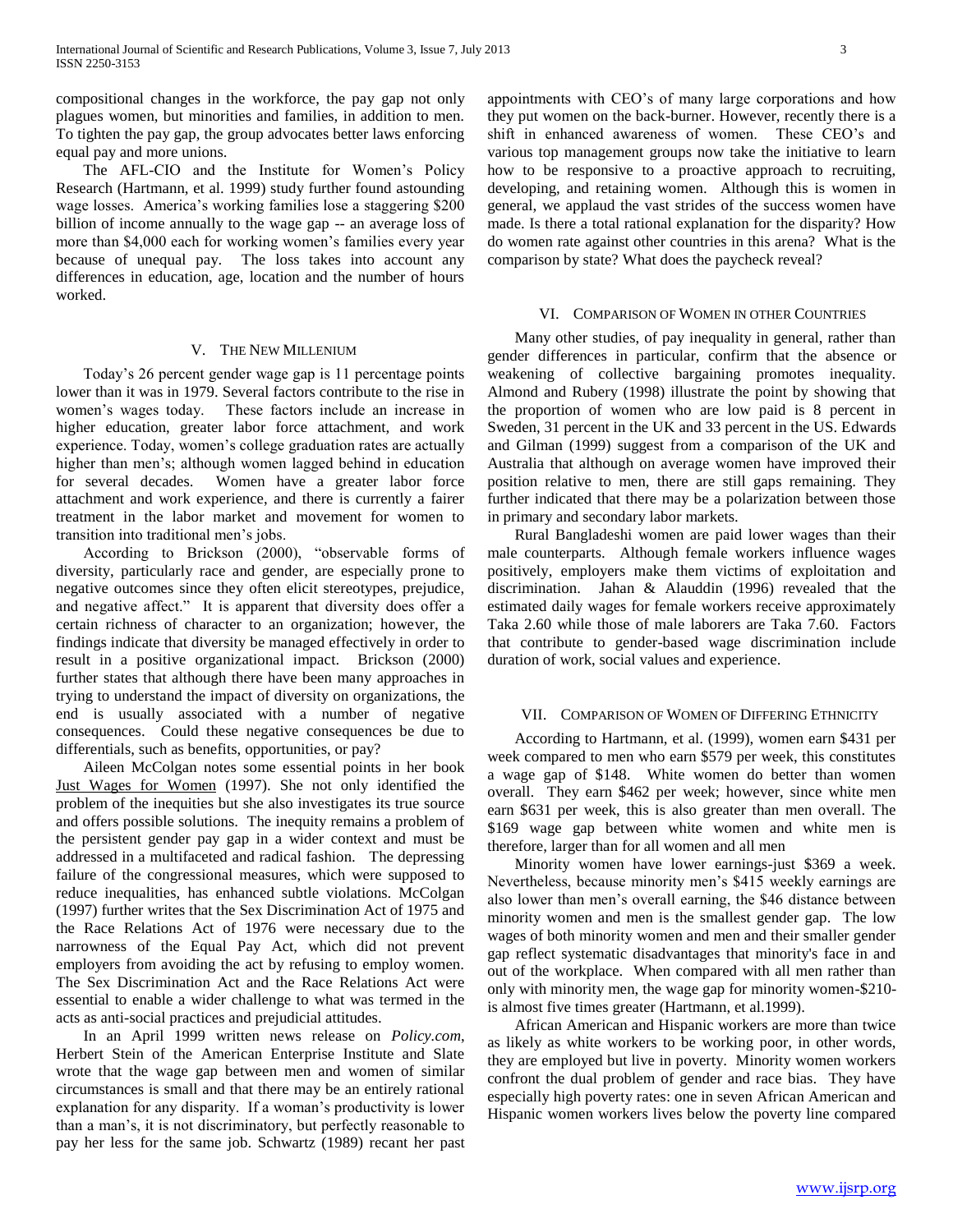International Journal of Scientific and Research Publications, Volume 3, Issue 7, July 2013 4 ISSN 2250-3153

with one in 20 white working women and men (McColgan, 1997).

# VIII. COMPARISON OF WOMEN IN THE U.S. BY STATE

The ratio of women's wages to men's is lower, and hence the wage gap is greater than corresponding national rates, in half of the states. Overall, gender gaps are worse in Indiana, Louisiana, Michigan, Montana, North Dakota, Wisconsin and Wyoming. In these states, women"s median weekly wages are less than 70 percent than those of men. At the other end of the spectrum, women fare best in Arizona, California, Florida, Hawaii, Massachusetts, New York, Rhode Island, and the District of Columbia. In these states, women earn at least 80 percent as much as men (Hartmann, et al, 1999).

 The District of Columbia and in six U.S. states there is a gender wage gap that is less than the national rate. These six states are Arizona, California, New York, North Carolina, Texas and Virginia. The primary reason for women's relatively improved status is that the wages of minority men are so much lower. Minority men fare less as well than minority women relative to their white counterparts, though these results, in part, reflect white female"s low wages compared with those of white men (Quan, 1996).

 The Joint Research Project (Hartmann, et al.1999) further suggested there are three clear routes to ensuring that women receive equal pay:

- Vigorous enforcement of current equal pay laws
- Passage of stronger and better equal pay laws
- Greater protections for workers' right to organize together into unions.

 The Policy News & Information Service reported that on April 7, 1999, President Clinton and the First Lady Hillary Clinton commented on the gap between men and women"s wages. They equally stated that the 25 percent difference is unconscionable and the reason for this gap is discrimination. Gaps will continue to exist, even with controls of the many different variables. However, the President continued by stating that by eliminating the wage gap is not only a women"s issue, but it is a family and a children"s issue. He further stated that it calls for an overwhelming passage of the Paycheck Fairness Act, which would remove the limits on punitive civil damages against companies that discriminate against female workers.

## IX. THE EQUAL PAY INITIATIVE

 The Policy News & Information Service reported on Monday, January 24, 2000 on *Policy.com* that President Clinton announced a \$27 million Equal Pay Initiative to be included in the fiscal 2001 budget request. He urged the prompt passage of the Paycheck Fairness Act to assist in the strengthening the antiwage discrimination efforts. The Paycheck Fairness Act had three variations of the bill introduced to the House and Senate floor. They are HR 541, S74, and HR 2397 (see figure below); these bills are to provide effective remedies to victims of discrimination in the payment of wages based on sex, and for other purposes.

**FIGURE 1**



 Senator Daschle introduced the Senate bill and Representative Rosa Delauro introduced the House bill. All three bills stem from the Fair Labor Standards Act of 1938. Each bill poses to enhance the enforcement of equal pay requirements, such as:

- 1) Any employer who violates section 6 (d) shall additionally be liable for such compensatory or punitive damage as may be appropriate, except that the United States shall not be liable for punitive damages.
- 2) Enhanced penalties by notwithstanding any other provision of Federal Law, any action brought to enforce section 6 (d) may be maintained as a class action provided by the Federal Rules of Civil Procedure
- 3) Training for the Equal Employment Opportunity Commission and the Office of Federal Contract Compliance Programs, subject to the availability of funds appropriated under section 9 (b), shall provide training to Commission employees and affected individuals and entities on matters involving discrimination in the payment of wages.
- 4) Technical assistance and employer recognition program. The Secretary of Labor shall develop guidelines to enable employers to evaluate job categories based on objective criteria such as educational requirements, skill requirements, independence, working conditions, and responsibility, including decision making responsibility and de facto supervisory responsibility. To carry out the purpose of this subsection, the Secretary of Labor shall establish a program under which the Secretary shall provide for the recognition of employers who, pursuant to a voluntary job evaluation conducted by the employer, adjust their wage scales (such adjustments shall not include the lowering of wages paid to men) using the guidelines developed under subsection (a) to ensure that women are paid fairly in comparison to men.
- 5) Establishment of the National Award for Pay Equal in the workplace. There is established the Robert Reich National Award for Pay Equity in the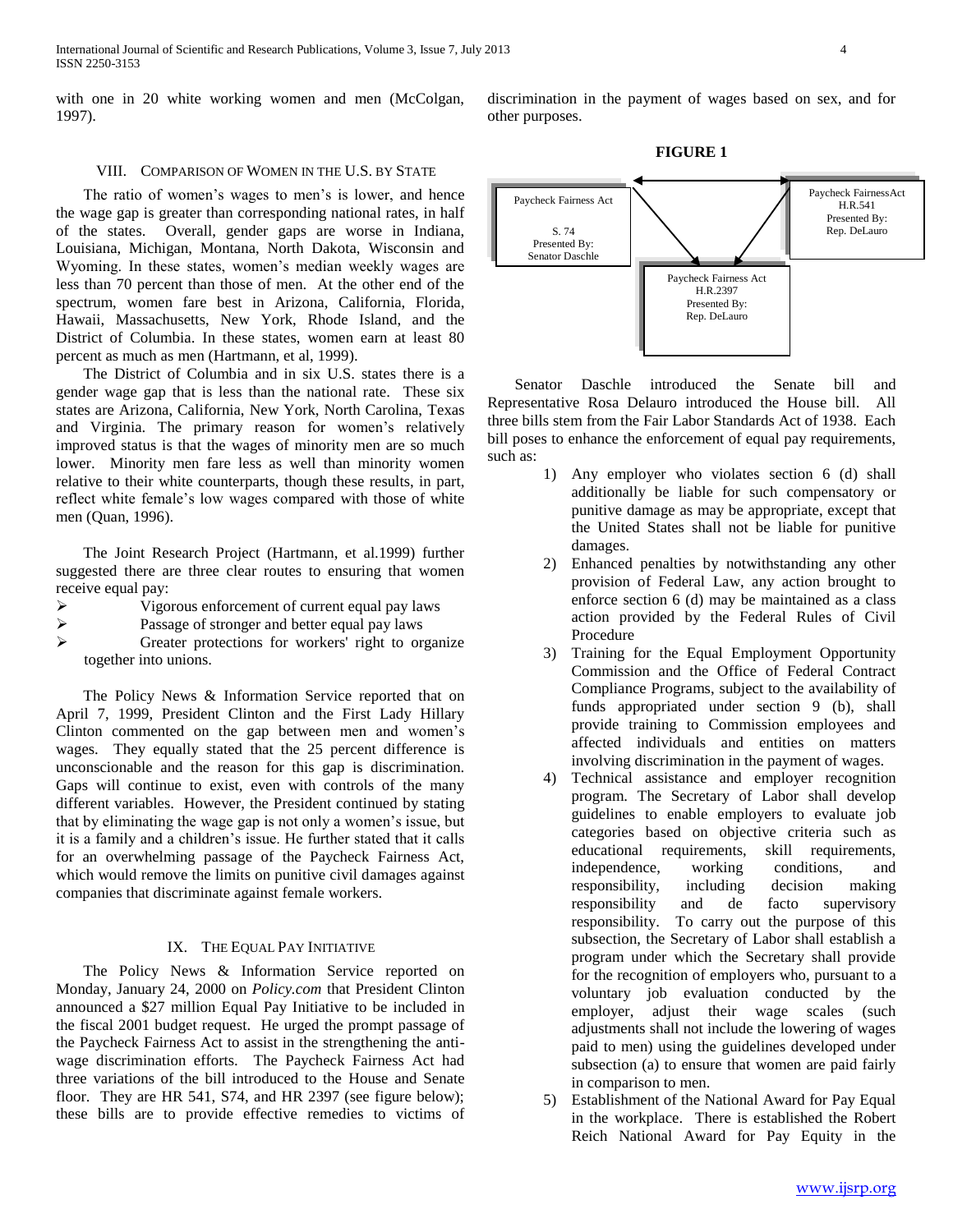Workplace, which shall be evidenced by a medal bearing the inscription Robert Reich National Award for Pay Equity in the Workplace. The medal shall be of such design and materials, and bear such additional inscriptions, as the Secretary of Labor may prescribe.

 The Paycheck Fairness Act (HR 2397) would complement the Equal Pay Act (EPA) and the Civil Rights Act to provide effective remedies for all women. The Equal Pay Act would entitle women to equal pay, as well as other contractual terms. Essentially, it is imperative that women, especially women of color, earn comparable wages compared to men "in the same employment' who engage in 'like' work. In essence, this refers to jobs that are broadly similar or rated as equivalent in value by a job or task evaluation scheme.

## X. EFFECTS OF THE EQUAL PAY INITIATIVE

 According to U.S. Equal Employment Opportunity Commission (EEOC), President Clinton"s support of the equal pay initiative is the first to support the enforcement efforts of the EEOC since jurisdiction of the Equal Pay Act in 1978. This will also enable women a fair day"s pay for equivalent work performed. According to *Policy.com* (1999), President Clinton, in his January announcement, referred to Sharon Long. Sharon is a victim of pay discrimination, who waged a four-year legal battle against her former employer to be paid the same as men at her job who did the same work as she, but were being paid more than twice her salary. The President further stated, "How many countless people like her…didn"t stand up and fight like she did?"

 The Washington Post printed the article "Does Equal Pay mean Equal Work" on April 12, 1999. The article focused on the recent study finding that women earn more associates, bachelors, and masters" degrees than men do. For men and women in equal circumstances (between 27 and 33 with no children), women"s earnings are 98 percent of men"s earnings. The new regulations will require a company to supply racial, gender, and ethnic heritage of employees so that the federal government can determine if the company is paying its employees within the mean range for a job. The Clinton Administration"s initiatives will provide an increase analysis of data on the wage gap. The act will further enable federal agencies to enforce laws regulating wage discrimination and provide technical assistance to both employers and employees. The act will strengthen the federal role in hiring and retaining qualified women.

# XI. PERSONAL EXPERIENCE

 According to Bond (1999) the white participants were disbelieving of one personal diversity account; however, they became unsettled after hearing the collection of stories during a diversity training session. We believe that as women of color, we have learned to conform to organizational cultures in order to survive. We discuss our experiences in an emotionless way, for we have learned that it is business as usual. We are what we term, the Adult Children of Discrimination and have learned that if we maintain the ordinariness of these discriminatory practices, it becomes our 12 Step Rehabilitation Program. We have become immune, but not forgetful. The only way to reveal our experiences without embellishing the setting is to list our experiences with questions/responses in parentheses:

- > I have overheard coworkers stating that "we" should work with our own kind. (Where is a company that strictly employs ½ African American and ½ mixture of Portuguese, White, and Indian, or a company with ½ Alaska Native and ½ German American. (As an American and U.S. citizen, have you ever been asked to work with your own kind?)
- $\triangleright$  I am perceived as uneducated by my white coworkers and management because when I speak to people of my race I talk their talk in order for them to relate. (I see white workers talk to lower ranking subordinates differently than they speak to management, is this any different?)
- $\triangleright$  I recently was the first only minority female employed by a company with over 50 people; coincidentally, this company bid for a government contract. (As a worker, have you ever felt or been referred to as being there for affirmative action?)
- I have been spoken to by white workers as if I do not understand the English language. (Have you ever been spoken to, in the United States, as if you were illiterate or non-English speaking?)
- $\triangleright$  I discovered that I received less salary than the company salary scale for the position I performed. When I questioned the pay, I was told that it did not really matter what the salary was for MY particular position, I earned enough money. (Have you ever been informed that the published pay scale doesn"t matter?)
- I was paid less than a white female administrative worker was, while I held a "professional" position. The male coworkers with the same "professional" position were also compensated more than I, although my length of service was longer. When I questioned the manager, he stated that the female worker was compensated based on a lateral move from an area that has higher pay. The manager did not comment on the pay regarding the men. (Do you often feel under appreciated and wonder if it would be different if you were a white male?)
- I was told that my military experience of 15 years did not have much weight in the business industry as far as experience and pay; therefore, I was considered and paid as an entry-level person. (Why did the male coworkers in the same company receive a higher level of work status with less experience in the same military branch when they started?)
- $\triangleright$  I have been referred to in ethnic slurs when addressed by my boss; he stated that they were terms of endearment. (How would you like to be referred to in terms of ethnic slurs?)
- I usually arrive at work early, work through lunch, and stay late in order to prevent the common stereotype that my race is lazy. (Do you work unreported overtime in order to prevent the labeling of your race?)
- I once confronted my white male manager about his obvious preference for white male employees when opportunities arose. He laughed and said that he preferred blacks, especially since he is married to a black woman. I said, "Oh,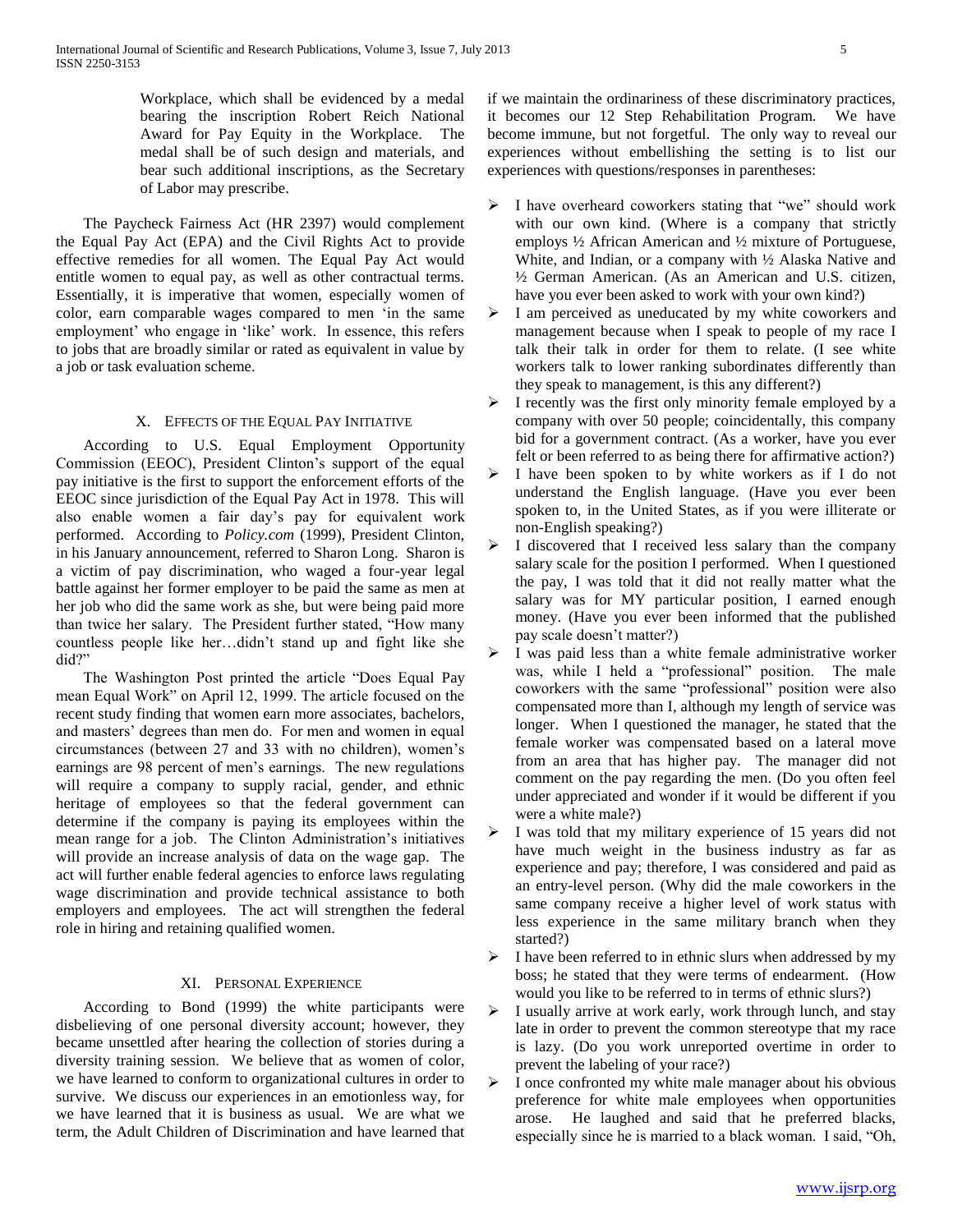really?" He laughed and said that it was a joke and walked away. I was not laughing, for I am married to a black man. (Have you ever been offended by off color jokes, especially when the essence of the joke is part of your actual life?)

- When I recently complained about a discriminatory workplace issue, I was told that it is the culture of the group and that the company cannot change the culture. (Isn"t diversity about the melding of cultures, not the demanding of individuals to be streamlined into a foreign arena of off color jokes, lack of respect for women, and offensive language?)
- I experienced a layoff along with another minority woman. (It is our belief that it was because we both complained about a hostile work environment and intentional discrimination. As a non-minority, have you ever been laid off within two weeks of verbally complaining about a sensitive issue?)
- $\triangleright$  I have been ostracized by my department, for example, in my immediate work area, the supervisor informs everyone of a group lunch and does not include me. My first week on the job, I overheard about the lunch and thought I was included, so I went to the restaurant only to be told that they were surprised to see me there. (Has your work group and supervisor ever overtly ostracized you?)
- In meetings, my coworkers do not listen to my ideas and I get the feeling they regard me as "different". (Have you experienced obvious disregard in meetings or have been told, every time you make a suggestion, that your idea will never work?)
- > The company I work for has a Thursday night volley ball game. I have never been asked to participate. I inquired about it and was told that it is a company "family" thing. Workers who are part of the company "family" are the frequent players. (Have you intentionally been left out of company activities because you have been classified as not part of the company family?)
- $\triangleright$  My coworkers do not willingly share information with me. For instance, the office was given an early release on a Friday before a long holiday weekend. I was not informed about the early release and unknowingly worked an additional three hours. (Has your company withheld information?)
- My co-workers usually talk about me in the third person, when I am within hearing distance. (Do your coworkers speak to you directly or do they speak to you in the third person?)

 We used our personal accounts of our work experiences within the past three years. The organizations we worked for over the past three years are a national organization with a diverse culture, a small partnership, and a regional corporation with some diversity within the workplace. These accounts, coupled with research that is currently in the field, have helped us to derive personal implications and managerial implications in the area of race, gender, ethnicity, and pay.

# XII. PERSONAL IMPLICATIONS

 The pressures within the workplace are far greater than the equal pay. Although I live an extremely disciplined life in order not to draw attention to myself, it never fails that I am a fugitive to the workplace. Numerous issues have not been touched upon in regards to people of race. Further research in this area is ripe for the taking for both practitioners and academics. We only touched upon two women of color with advanced education. We both have positive attitudes and both believe that there is a strong movement within the United States that will one day eliminate the disparity and we will be known as a country with increased proactive diversity dynamics.

#### XIII. MANAGERIAL IMPLICATIONS

 The purpose of this paper is to provide management with greater insight into the unknown factors that are prevalent within the diverse organization. Based on the conjectures and the research in the field today, it is clear that organizations are at a crossroads when it comes to race, gender, ethnicity, and pay. Government mandates require management to function within certain guidelines and procedures; however, it is apparent that individuals, which form the corporate culture, remain uneasy and disoriented by the structure of intergroup cohesiveness. Historically, gender, race, diversity, and ethnicity constitute major issues in the workforce since the 1960's. How can management enforce an issue when it may compromise the overall company productivity? This is difficult to answer.

 We recommend a form of relational (mentoring) or an alliance orientation. Corporations readily embrace this type of orientation with other corporations and suppliers. Why not take the same approach with gender, race, and ethnicity issues. This will instill a value of determined understanding by management and will enable the firm to avoid the possibility of subtle partiality towards any group or individual.

#### XIV. LIMITATIONS AND CONCLUSIONS

 Please note that we did not intend this paper to be a complete test; therefore, because of our sample size of two women, there are many opportunities for future research on the level of many disciplines. Significant questions and unknown factors await future researchers to learn of the influence of globalization, the impact of diversity on performance, and numerous other issues regarding the coping skills of each of the issues. There is little research in the field thus far in the area of examining a firm"s performance in comparison to minority wages or diversity. There are various opportunities for research. According to Richard (2000) most studies group racial minorities in one group and whites in one group, a division that does not fully capture the diversity or the overall impact of a firm"s performance. It is apparent that larger organizations that are more global will inevitably have a more diverse workforce.

 Many women face invisible employment barriers that block access to advancement opportunities into higher-paying jobs with increased responsibilities. Some women are merely abandoned to accept low-paying jobs with little or no opportunity for advancement. As we reflected on our careers and had obtained